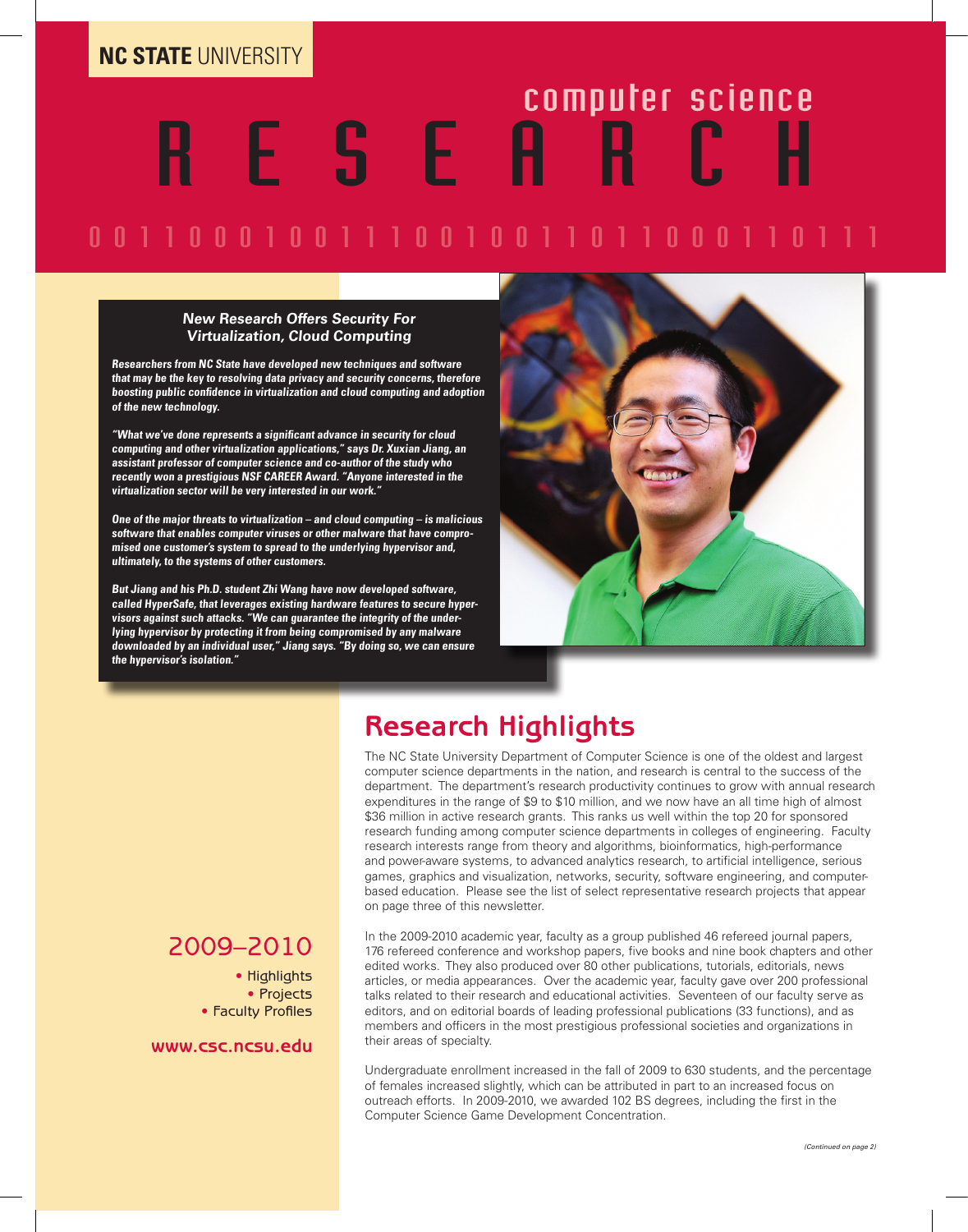### **Research Faculty**

#### **Annie I. Antón, Professor**

**PhD, Georgia Institute of Technology, 1997** Software engineering, requirements engineering, information privacy and security, policy

**Kemafor Anyanwu, Assistant Professor PhD, University of Georgia, 2007** Semantic computing: semantic Web, databases, data mining, information retrieval, services computing

#### **Dennis R. Bahler, Associate Professor**

**PhD, University of Virginia, 1987** AI: constraint processing, machine learning, hybrid neural-symbolic computing

#### **Donald Bitzer, Distinguished University Research Professor, PhD, University of Illinois, 1960**

Convolutional codes, signal processing for biological systems, computer-based education

### **Franc Brglez, Research Professor**

**PhD, University of Colorado, 1970** Distributed and collaborative workflows, databases, and groupware for the Internet

**Rada Y. Chirkova, Associate Professor**

**PhD, Stanford University, 2002** Database performance, query-processing efficiency by designing and materializing views

**Jon Doyle, SAS Professor of Computer Science PhD, Massachusetts Institute of Technology, 1980** Artificial Intelligence, mathematical and philosophical foundations, rational agents, decision making

**Rudra Dutta, Associate Professor PhD, North Carolina State University, 2001** Network design: optical, wireless sensor and mesh networks; future Internet design

**Robert Fornaro, Professor PhD, The Pennsylvania State University, 1969** Networks and applications of real-time embedded computer systems, wireless sensor systems

#### **Vincent Freeh, Associate Professor PhD, University of Arizona, 1996**

Operating sys., compilers, programming languages distributed & parallel computing, embedded systems

**Edward Gehringer, Associate Professor PhD, Purdue University, 1979** Hardware support for memory management, object-

oriented software systems—performance studies

**Xiaohui (Helen) Gu, Assistant Professor PhD, University of Illinois, 2004** Distributed systems, operating systems, computer networks

#### **Khaled Harfoush, Associate Professor PhD, Boston University, 2002**

Computer networking, Internet measurements, peerto-peer systems, routing protocols

**Christopher G. Healey, Associate Professor PhD, University of British Columbia, Canada, 1996** Visualization & computer graphics: methods for rapidly, accurately, effectively visualizing lg. complex datasets

**Steffen Heber, Associate Professor PhD, Universität Heidleberg, Germany, 2001** Algorithms to compare and analyze gene order permutations, animation dev. for bioinformatics education

**Thomas L. Honeycutt, Associate Professor PhD, North Carolina State University, 1969** Management information systems, computer modeling and simulation, computer literacy

**Xuxian Jiang, Assistant Professor PhD, Purdue University, 2006** Virtual machines and security

## **Highlights (cont.)**

Demand for our undergraduates continues to be very strong, and the average annual starting salary for our undergraduates increased this year to over \$57,000. The top employers for this year's students are Fidelity Investments, IBM, NetApp, Cisco and SAS Institute.

Our graduate program continues to grow with an overall enrollment of over 520 students. Applications for admission to the graduate program for fall 2010 are up 18% over last year. Applications for the PhD program alone are up 25% over fall 2008. In 2009-2010 we awarded 126 masters (25 with thesis), and 26 PhD degrees, a rate in line with that in the top 30 computer science departments in the nation.

In 2009-2010 our faculty received a number of prestigious awards and honors: Dr. Harry Perros became the department's 5th IEEE Fellow; Dr. Xuxian Jiang became the department's 20th NSF CAREER Award winner; Dr. Annie Antón was named a Distinguished Scientist by the Association for Computing Machinery (ACM); Dr. Tao Xie was named a Sigma Xi Outstanding Young Researcher, and was appointed to the ACM History Committee as the ACM SIGSOFT History Liaison; Dr. Donald Bitzer, Distinguished University Professor at NC State, was one of the inaugural inductees into the UIUC Engineering Hall of Fame, and he was honored as inventor of PLATO, and co-inventing the flatpanel gas plasma display, at the Computer History Museum (Silicon valley, CA); Dr. R. Michael Young was named a 2010 GlaxoSmithKline (GSK) Faculty Fellow, and was named Research Director for 2009 for the Triangle Game Initiative; Ms. Margaret Heil, lecturer and associate director for the Computer Science Senior Design Center, was named an NC State Outstanding Teacher for 2009-2010; Dr. George Rouskas was named an IEEE Communications Society Distinguished Lecturer for 2010 and 2011; Nine faculty members: Drs. Kemafor Anyanwu, Rada Chirkova, Patrick Dreher, Helen Gu, Christopher Healey, Xiaosong Ma, Mladen Vouk, Laurie Williams, and Tao Xie, received 2009 IBM Faculty Awards totaling \$267,000; Drs. Edward Gehringer and Xiaohui (Helen) Gu received Google Research Awards totaling over \$85,500; and Dr. Nagiza Samatova co-mentored a team of high school students (Yekaterina "Katie" Shpanskaya and Neil Shah) who won second place in the Siemens Competition in Math, Science and Technology.

Our students received numerous awards as well: graduate students Zhenhuan Gong and Ben Smith were awarded prestigious 2010 IBM Ph.D. Fellowship Awards; second year doctoral student Jennifer Robison was recognized with the Best Student Paper Award at the International Conference on Affective Computing & Intelligent Interaction (ACII-2009); Andy Meneely, a doctoral candidate, won first place in the poster and presentation portion of the ACM Student Research Competition at the 41st ACM Technical Symposium on Computer Science Education (SIGCSE 2010); a team made up of Kelsey Hawkins, Drew Boyuka and Stuart Robinson won first place at the UNC site in the ACM "Battle of the Brains" competition; and senior Brittany Strachan was named to the ACC Women's Basketball All-Academic Team.

The department experienced several faculty additions during the year. We welcomed Drs. Emerson Murphy-Hill, and David Roberts, assistant professors, in August, 2010, and Dr. Michael Rappa, Distinguished University Professor in March, 2010. In August 2009, we welcomed Dr. Sarah Heckman, a three-time graduate of NC State, and the department's first teaching assistant professor. We also welcomed Ms. Suzanne Balik, lecturer, in August, 2009, and Ms. ToniAnn Marini, undergraduate lab coordinator and lecturer, in January, 2010. We now have about 40 tenure/tenure-track faculty, 10 lecturers and adjuncts, and about 31 research, development, information technology and administrative staff.

I would like to take this opportunity to thank all our students, faculty and staff for making 2009-2010 a success; and our alumni, corporate friends and partners for their continued support.

Mladen Vouk Professor and Department Head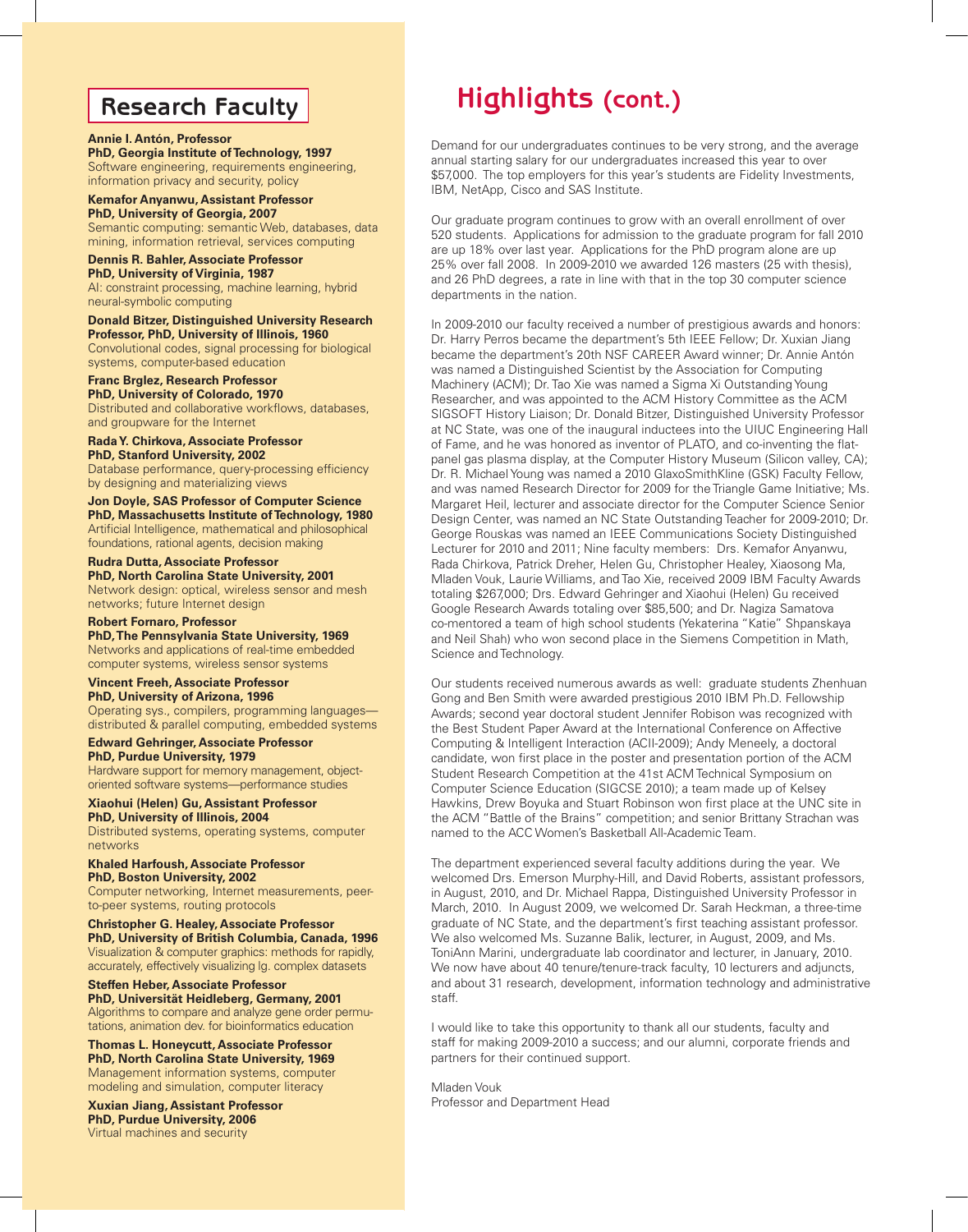### **Selected Research Projects Research Faculty (cont.)**

*Complete list with abstracts is at http://www.csc.ncsu.edu/research/*

*TC: Large: Collaborative Research: Trustworthy Virtual Cloud Computing,* **Peng Ning, Xuxian Jiang, Mladen Vouk. \$1,523,685 by National Science Foundation***.*

*IC-CRIME: Interdisciplinary Cyber-Enabled Crime Reconstruction Through Innovative Methodology and Engagement,* **David Hinks (Lead-Textiles)***,* **R. Michael Young, Timothy Buie. \$1,400,000 by National Science Foundation.**

*High-Performance Data Analytics with Demonstrations to DOE-Mission Applications,*  **Nagiza Samatova. \$1,120,002 by Oak Ridge National Laboratories & UT-Battelle, LLC***.*

*Computer-aided Human Centric Cyber Situation Awareness,* **Peng Ning, R. Michael Young. \$979,463 by Pennsylvania State University***.*

*NetSE: Large: Collaborative Research: Platys: From Position to Place in Next Generation Networks,* **Injong Rhee, Munindar Singh. \$706,167 by National Science Foundation***.*

*Quality of Information-Aware Networks for Tactical Applications (QUANTA),* **Munindar Singh. \$669,029 by Penn State University (Army Research Laboratory***.*

**II: NEW: ARC: A Root Cluster for Systems Research into Scalable Computing, Frank Mueller, Vincent Freeh, Xiaohui (Helen) Gu, Xuxian Jiang, Xiaosong Ma. \$549,999 by National Science Foundation***.*

*Collaborative Research: Automatic Extraction of Parallel I/O Benchmarks From HEC Applications,* **Xiaosong Ma, Frank Mueller. \$499,999 by National Science Foundation***.*

*HCC: Small: Plan-Based Models of Narrative Structure For Virtual Environments,* **R. Michael Young. \$497,860 by National Science Foundation***.*

*GENI IMF: Integrated Measurement Framework and Tools for Cross Layer Experimentation,* **Rudra Dutta, George Rouskas. \$479,259 by Global Environment for Network Innovations (National Science Foundation)***.*

**III: Small: MOSAIC - Semantic Querying Techniques for Supporting Problem Solving** *Tasks on the Structured Web,* **Kemafor Anyanwu-Ogan. \$477,713 by National Science Foundation***.*

*HCC-Small:Modeling Student Affect in Game-Based Learning Environments,* **James Lester. \$464,422 by the National Science Foundation***.*

*CAREER: Towards Exterminating Stealthy Rootkits -- A Systematic Immunization Approach,* **Xuxian Jiang. \$424,166 by the National Science Foundation***.*

CSR: Small: Online System Anomaly Prediction and Diagnosis for Large-Scale Hosting *Infrastructures,* **Xiaohui (Helen) Gu. \$405,000 by National Science Foundation***.*

*Collaborative Research: CPATH II: Incorporating Communication Outcomes into the Computer Science Curriculum,* **Mladen Vouk, Michael Carter (co-PI) Grad. \$353,881 by National Science Foundation***.*

*CSR:Small:Collaborative Research: Hybrid Opportunistic Computing For Green Clouds,* **Xiaosong Ma, Xiaohui (Helen) Gu (co-PI). \$320,000 by National Science Foundation***.*

*Role of Alternative Splicing in Arabidopsis Immune Response,* **Steffen Heber, Paola Veronese (CALS). \$299,420 by National Science Foundation***.*

*Use of Affordable Open Source Systems by Rural/Small-Practice Health Professionals,*  **Laurie Williams, Mladen Vouk. \$298,712 by Agency for Healthcare Research and Quality – NIH***.*

*SoD: Collaborative Research: Transparency and Legal Compliance in Software Systems,* **Annie Antón. \$270,407 by the National Science Foundation***.*

*SHF:Small:Collaborative Research: Constraint-Based Generation of Database States for Testing Database Applications,* **Tao Xie. \$249,880 by National Science Foundation***.*

*Production and Assessment of Student-authored Wiki Textbooks,* **Edward Gehringer. \$110,518 by National Science Foundation***.*

*Network Visualization and Optimization through Accurate Traffic Characterization,*  **Harry Perros (co-PI), Mihail Devetsikiotis. \$38,400 by Center for Advanced Computing & Communication (CACC)***.*

**James C. Lester, Professor PhD, University of Texas, 1994** Artificial intelligence, intelligent user interfaces, intelligent tutoring systems, computational linguistics

**Xiaosong Ma, Associate Professor (joint appointment with ORNL), PhD, University of Illinois, 2003** High performance computing, parallel I/O, storage systems, scientific data management

**Brad Mott, Research Scientist PhD, NC State University, 2006** Artificial intelligence, game-based learning environments, computational models of interactive narrative

**Frank Mueller, Professor PhD, Florida State University, 1994** Compilers and code optimization, concurrent and distributed, real-time and embedded systems

**Emerson Murphy-Hill, Assistant Professor PhD, Portland State University, 2009** Software engineering, esp. the intersection of humancomputer interaction and software engineering.

**Peng Ning, Professor PhD, George Mason University, 2001** Computer and network security: new techniques for building trustworthy systems and wireless security

**Harry Perros, Alumni Distinguished Graduate Professor, PhD, Trinity College, Ireland, 1975** Performance analysis of optical networks, performance monitoring of grids, queueing networks

**Michael Rappa, Distinguished University Professor, PhD, Univ. of Minnesota, 1987** Analytics, e-commerce, open courseware, open educational content, technology management

**Douglas S. Reeves, Professor PhD, The Pennsylvania State University, 1987** Internet protocols, multimedia computing and networking, information security, computer org.

**Injong Rhee, Professor PhD, UNC Chapel Hill, 1994** Computer/wireless/sensor networks, multimedia networking, distributed systems, operating systems

**David Roberts, Assistant Professor PhD, College of Computing, Georgia Tech, 2010** Machine learning and artifical intelligence and their application to interactive technological experiences

**Robert D. Rodman, Professor PhD, University of California, Los Angeles, 1973** Computational forensic linguistics, applying AI to error recovery in speech recognition

**George N. Rouskas, Professor PhD, Georgia Institute of Technology, 1994** Network architectures and protocols, optical networks, grid computing, scheduling

**Nagiza Samatova, Associate Professor (joint apt. w/ORNL), PhD, Russian Acad. of Sci. (CCAS), 1993** Graph theory & algorithms, bioinformatics, systems biology, data management, data integration

**Carla D. Savage, Professor PhD, University of Illinois, 1977** Combinatorics, combinatorial algorithms, network algorithms, graph theory, discrete mathematics

**Munindar P. Singh, Professor PhD, University of Texas, 1993** Multiagent systems, intelligent agents, service oriented computing, agent languages and protocols

**Robert St. Amant, Associate Professor PhD, University of Massachusetts, Amherst, 1996** Human-computer interaction, artificial intelligence, intelligent user interfaces, statistical expert systems